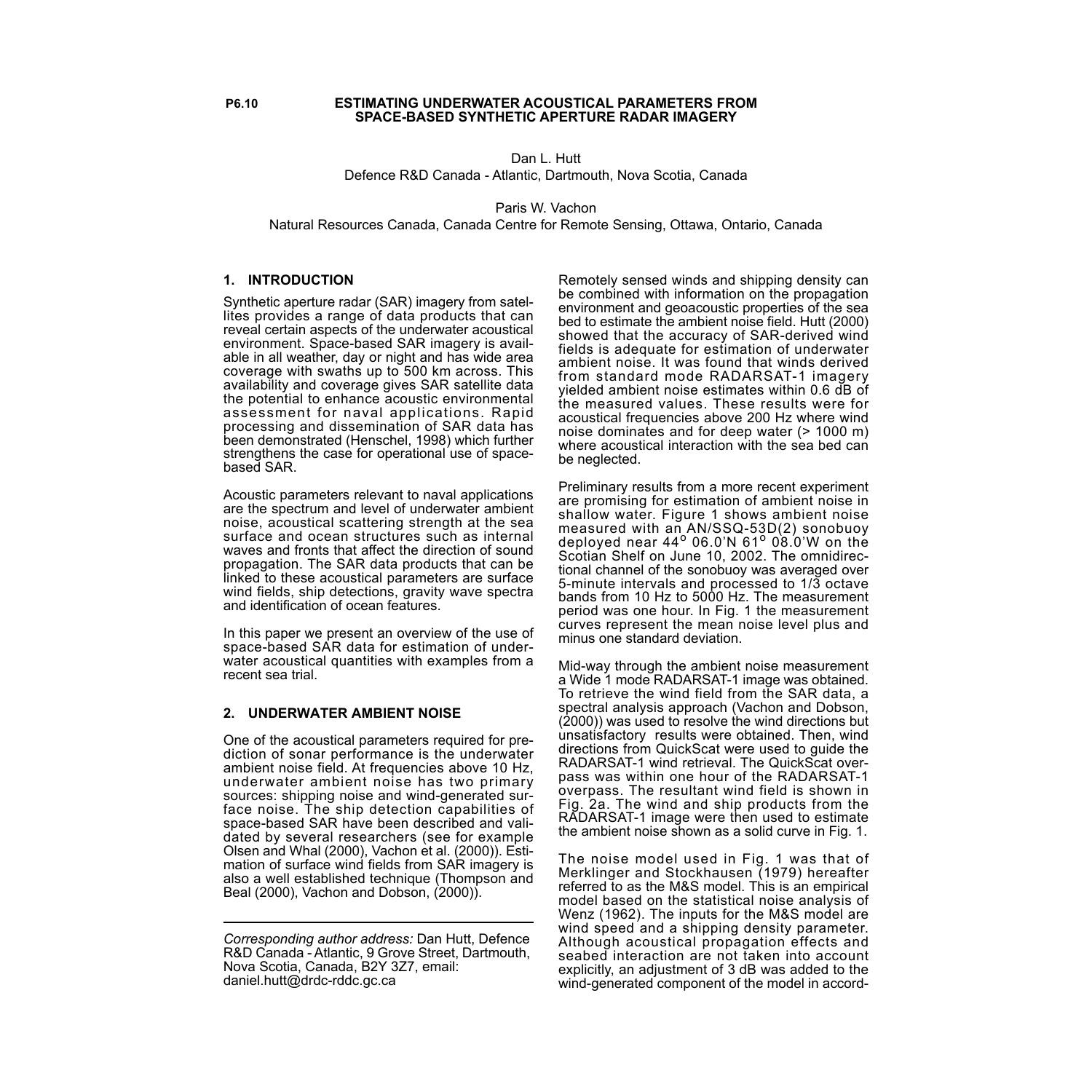ance with the recommendation of Piggott (1964). This adjustment accounts for the overall higher noise levels at frequencies above 200 Hz experienced in shallow water. The ship noise parameter in the M&S model was set to 88 dB corresponding to moderate to high shipping density. This value was selected on the basis of the RADARSAT-1 ship detection product which identified 41 ships in the scene of June 10.

More sophisticated models for underwater ambient noise are available (Breeding (1994), Harrison (1996)) which take into account the details of ship location and estimated size, information which is available from SAR imagery. While analysis with these models is on-going, the results obtained with the M&S model are sufficient to demonstrate the concept of using remotely sensed environmental data to estimate ambient noise. Results from this simple model are much better than those obtained from data bases of historical ambient noise levels which are still widely used.

It should also be pointed out that the accuracy of SAR wind and ship data products are complementary to the requirements of noise modelling. This is because ship detection improves as wind speed decreases and the relative accuracy of SAR wind estimates increases as wind speed increases. This is exactly what is required for predicting ambient noise - accurate ship data during low-wind conditions when ship noise dominates and accurate wind speeds when wind noise is dominant.



*Figure 1 Ambient noise measured on Sable Bank June 10, 2002, compared to M&S model prediction based on RADARSAT-1 wind and ship data.*

#### **3. SEA SURFACE ACOUSTICAL SCATTER**

The probability of detecting a target with an active sonar is a function of the signal-to-noise ratio of the target return. The noise background is due to the ambient noise field and reverberation from the sonar pulse. The target return is determined by the amount of energy transmitted to the target and back to the sonar receiver. The reverberation level and target return are determined by the acoustical backscatter and forward scatter coefficients of the sea surface. Expressed in decibels of non-dimensional ratios, these quantities are referred to as the surface backscatter strength (SBS) and forward scatter loss (FSL), respectively.

The SBS and FSL are the result of the complex interaction of underwater acoustical waves with the air-sea interface. Generally, as winds and seas increase, a layer of air bubbles forms below the sea surface which enhances acoustic backscatter and reduces forward scatter (increases FSL).

To estimate SBS we use the model of Gauss, Fialkowski and Wurmser (2002) which employs a wind-dependent power-law surface roughness spectrum and a semi-empirical expression for the bubble contribution to the scatter strength which is also wind-dependent. The wind field from the RADARSAT-1 image of June 10, 2002, shown in Fig. 2a, was used to compute the SBS over the image scene as shown in Fig. 2b. Figure 2c shows FSL computed using the model of Eller (1984). Both surface scatter parameters are functions of the acoustic frequency and the angle between the propagation direction of the acoustic wave and the sea surface (grazing angle). The example plots of SBS and FSL are for a frequency of 1500 Hz and grazing angle of  $10^{\circ}$ .

While *in situ* measurements of SBS and FSL are not available to validate the values shown in Figs. 2b and 2c, these examples show that operationally-relevant surface scatter products can be obtained from SAR wind fields. The spatial resolution of the surface scatter products is high enough to be useful for range-dependent sonar performance prediction.

### **4. OCEAN SURFACE WAVES FROM SAR**

Ocean surface waves are relevant to underwater acoustics in that they are the primary source of noise at frequencies below 10 Hz and they have an important impact on acoustical scattering at the sea-air interface. For example, the concentration of air bubbles with depth near the sea surface depends upon the direction of the wind relative to the direction of surface waves and the amplitude and direction of swell. Therefore, models for sea surface scatter could likely be improved if information on surface wave spectra were included.

The ability of SAR to image ocean surface wave fields is dependent on the spatial resolution of the SAR, the height and length of the surface waves, the wave propagation direction relative to the SAR look direction, and the platform range-to-velocity ratio. These factors, through the orbital motion of the wave field, introduce a non-linear azimuthal (along-track) cut-off that severely limits the SAR's.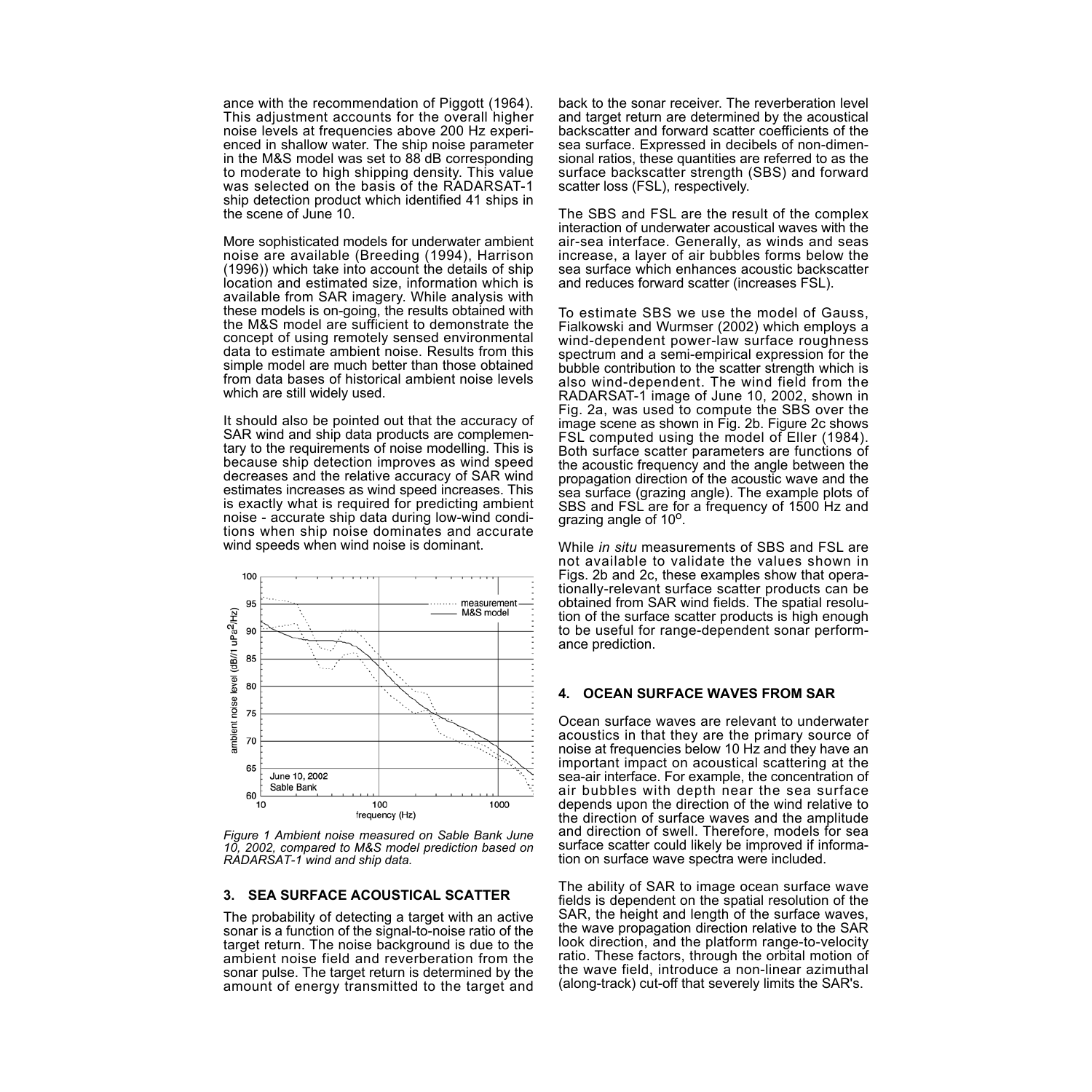

*Figure 2 RADARSAT-1 wind field (a), derived acoustic backscatter strength (b), acoustic forward scatter loss (c). Scatter quantities calculated for acoustic frequency 1500 Hz and grazing angle 10o.*

ability to detect ocean waves. The cut-off becomes more severe for steeper waves that are travelling in the azimuthal direction. Furthermore, the rangeto-velocity ratio for RADARSAT-1 is large, which is not favourable for ocean wave observation. Nevertheless, long waves (swell) are often observed in

RADARSAT-1 imagery and attempts to extract ocean wave information using non-linear optimization techniques can produce useful ocean wave information (e.g., Dowd et al., 2001). The results are strongly dependent upon the wave conditions

## **5. OCEAN STRUCTURES**

The ability to predict the propagation of underwater sound is critical to predicting sonar performance. Sound propagation is controlled by spatial variations of the sound speed. Since sound speed is proportional to water temperature to first order, knowledge of the water temperature field is required in order to predict sound propagation. Over the past decade, numerical ocean forecasting or "operational oceanography" has exploited data from remote sensing satellites to produce forecasts of the thermal and density structure of the ocean (see Hutt, 2002).

Space-based SAR has an important role to play in augmenting operational ocean forecasts which often do not have the spatial resolution to accurately localize ocean fronts. Combining SAR imagery, with its high spatial resolution and ability to see through clouds, with infrared and visible imagery can provide highly accurate ocean feature detection and localization. This idea has been promoted by N. Stapleton of QinetiQ (Hutt, 2002).

Sub-surface oscillations of the stratified water column are known as internal waves. They are frequently observed at shelf edges in the summer as a result of tidal flow over the bottom topography. Internal waves can have a great impact on the propagation of underwater sound in the surface duct and can significantly affect the performance of sonar systems. Internal waves cannot be represented by most ocean models yet their surface manifestation can be easily seen in SAR imagery.

Small (1999) has demonstrated that the SAR backscatter signature of internal waves can be used to infer it's surface current field which suggests that it may be feasible to use the remotely sensed SAR backscatter ratio, along with estimates of the width and spacing of internal waves packets, to model their depth structure. Such a capability would be extremely valuable for remote sensing of these important ocean structures and for estimating their effect on underwater acoustics.